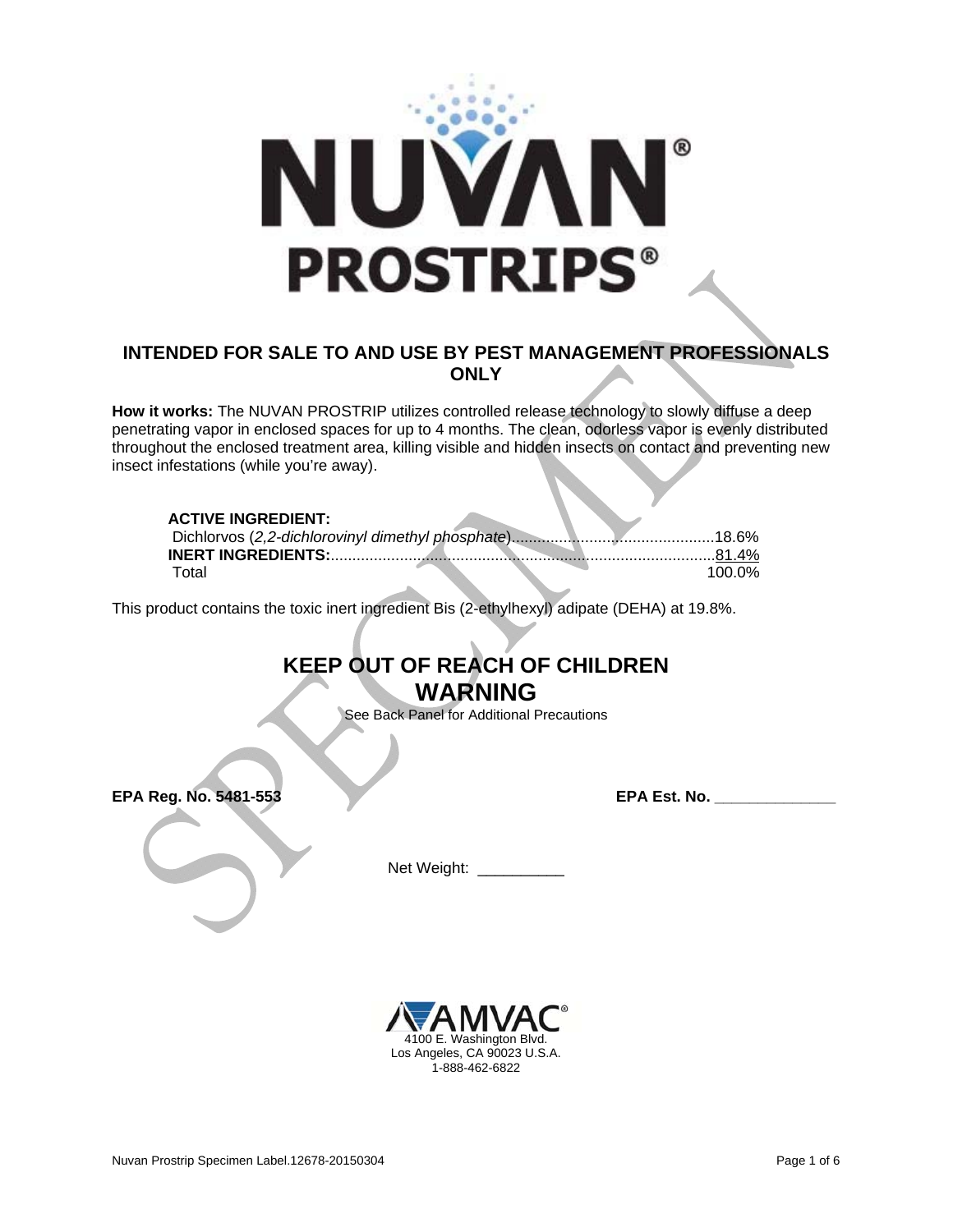## **PRECAUTIONARY STATEMENTS**

### **Hazards to Humans and Domestic Animals**

WARNING: May be fatal if swallowed. Do not get in mouth. Harmful if inhaled. Causes moderate eye irritation. Avoid breathing vapors. Avoid contact with eyes or clothing. Wear chemical resistant gloves. After prolonged storage, a small amount of liquid may form on strip. Do not get liquid in eyes. Wash thoroughly with soap and water after handling and before eating, drinking, chewing gum, using tobacco, or using the toilet. Remove and wash contaminated clothing before reuse. Not to be taken internally by humans or animals.

| <b>FIRST AID</b>  |                                                                                                                                                                                                                                                                                    |  |
|-------------------|------------------------------------------------------------------------------------------------------------------------------------------------------------------------------------------------------------------------------------------------------------------------------------|--|
| ΙF<br>SWALLOWED   | • Call a poison control center or doctor immediately for treatment advice.<br>• Have person sip a glass of water if able to swallow.<br>• Do not induce vomiting unless told to by a poison control center or doctor.<br>• Do not give anything by mouth to an unconscious person. |  |
| IF INHALED        | • Move person to fresh air.<br>. If person is not breathing, call 911 or ambulance, then give artificial respiration,<br>preferably mouth-to-mouth, if possible.<br>• Call a poison control center or doctor for further treatment advice.                                         |  |
| IF IN EYES        | • Hold eye open and rinse slowly and gently with water for 15-20 minutes.<br>• Remove contact lenses, if present, after the first 5 minutes, then continue rinsing eye.<br>• Call a poison control center or doctor for treatment advice.                                          |  |
| IF ON SKIN        | • Take off contaminated clothing.                                                                                                                                                                                                                                                  |  |
| OR.               | • Rinse skin immediately with plenty of water for 15-20 minutes.                                                                                                                                                                                                                   |  |
| <b>CLOTHING</b>   | • Call a poison control center or doctor for treatment advice.                                                                                                                                                                                                                     |  |
| MOTE TO DUVCICIAN |                                                                                                                                                                                                                                                                                    |  |

NOTE TO PHYSICIAN

Probable mucosal damage may contraindicate the use of gastric lavage. POISONING SYMPTOMS: This product is a cholinesterase inhibitor. Symptoms include weakness, headache, tightness in chest, blurred vision, non-reactive pin point pupils, salivation, sweating, nausea, vomiting, diarrhea, and abdominal cramps. TREATMENT: Atropine is the specific therapeutic antagonist of choice against parasympathetic nervous stimulation. If there are signs of parasympathetic stimulation, atropine sulfate should be injected at 10 minute intervals in doses of 1 to 2 milligrams until complete atropinization has occurred. Morphine is contraindicated. 2-PAM is also antidotal and may be administered in conjunction.

Have the product container or label with you when calling a poison control center or doctor, or going for treatment.

#### **FOR THE FOLLOWING EMERGENCIES, PHONE 24 HOURS A DAY:**

For Medical Emergencies phone:...........................................................................................1-888-681-4261 For Transportation Emergencies, including spill, leak or fire, phone: CHEMTREC<sup>®</sup>...........1-800-424-9300 For Product Use Information phone: AMVAC® ……...……................................................…..1-888-462-6822

# **STOP! READ ENTIRE LABEL BEFORE USE**

## **DIRECTIONS FOR USE**

It is a violation of Federal law to use this product in a manner inconsistent with its labeling. Wearing gloves, remove the insecticide strip from sealed bag when ready to use and place strip in provided holder if treatment area is routinely accessed by people or pets*.* Do not allow children to handle new or used strips. Place *(Hang)* in desired location away from windows and out of reach of children and pets. (*To apply strips to vertical surfaces, use the enclosed stickers).* Drafts, weather and other conditions may affect the performance, but treatment usually lasts for four (*4*) months. One 16 g strip will treat 100 to 200 cu. ft.Record the date of installation and replace with a new, fresh, full-strength strip at the end of four (*4*) months or when effectiveness diminishes. Do not use in hospitals or clinic rooms, such as patient rooms, wards, nurseries, operating or emergency areas. Within homes, use only in closets, wardrobes and cupboards. Do not use in closets and wardrobes of rooms where infants, children and the sick or aged are or will be present for any extended period of confinement. Do not use in kitchens (except cupboards), restaurants or areas where food is prepared or served. Do not use in any area of the home where people will be present for extended periods of time. Do not use in the food/feed areas of food/feed processing or food/feed manufacturing or food/feed service establishments. Food/feed areas of these establishments where the product is not permitted for use are areas for receiving, storing, packing (canning, bottling, wrapping, boxing), preparing, edible waste storage and enclosed processing systems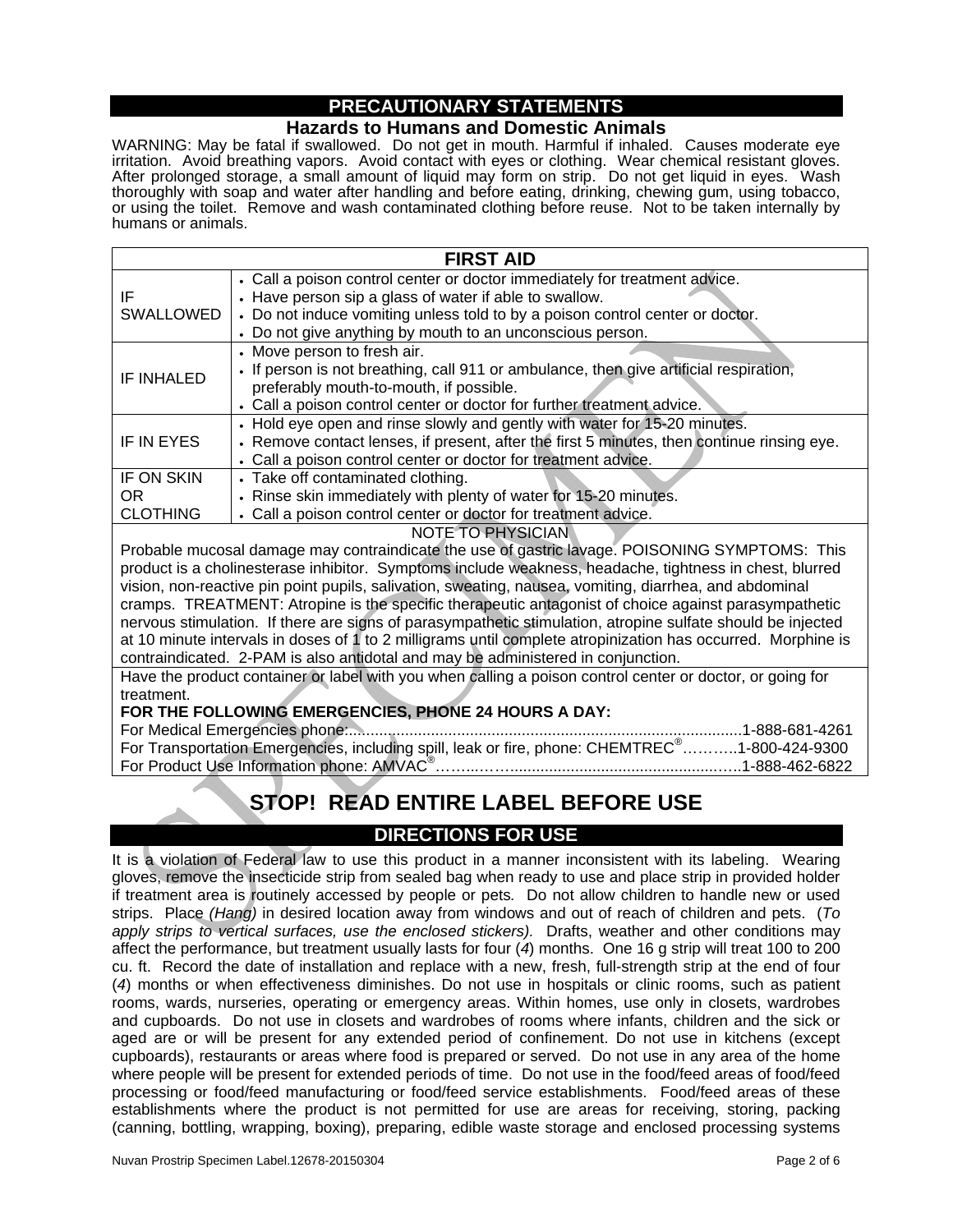(mills, dairies, edible oils, syrups) of food. Serving areas where food is exposed and the facility is in operation are also considered food areas. Non-food/feed areas of these establishments where the product can be used are areas such as garbage rooms, lavatories, floor drains (to sewer), entries and vestibules, offices, locker rooms, machine rooms, boiler rooms, utility equipment, garages, mop closets, and product storage (after canning or bottling). This product controls flies, gnats, mosquitoes, moths, silverfish, cockroaches, spiders, beetles, earwigs and other pests as listed.

Only available in the following sizes: 16 grams (0.56 oz.), 10.5 grams (0.37 oz.) and 5.25 grams (0.19 oz.) pest strip sizes.

NUVAN PROSTRIP is intended for sale to and use by pest management professionals only. This product is NOT intended for sale to or use by homeowners. Place strips in areas including garages, sheds, attics, crawl spaces, pantries, cupboards, closets, museums, museum collections, animal buildings, barns, storage units, trash bins, grain bins, pest traps, utility boxes, vacation homes, cabins, out-houses, mobile homes, recreational vehicles, boats, farm houses, and ranch houses. Also use strips to control pests around non-perishable packaged, bagged or bulk raw and processed agricultural commodities (including corn, soybeans, grains, cocoa beans, and peanuts). When properly placed, strips provide control of pests for up to four months depending upon local conditions. Replace strip with a fresh strip as needed. See below for more detailed use instructions.

Each 16 gram strip treats100 to 200 cubic feet of space. Always use the appropriate number of strips for the space intended to be treated. Place strips uniformly in the area to be treated to facilitate a uniform treatment of the space. Strip provides continuous control of pests in treated areas through controlled release technology.

Within homes, use only in closets, wardrobes and cupboards. Also for use in storage units, garages, attics, crawl spaces, boathouses, museum collections, garbage cans, trash dumpsters, animal buildings, milk rooms, catch basins, bulk raw grain, storage bins, enclosed utility boxes, reptile houses and terrariums.

## **HOUSEHOLD, INDUSTRIAL AND COMMERCIAL USES**

## **Within Homes, Use Only in Closets, Wardrobes and Cupboards**

## **Garages, Storage Units, Attics, Crawl Spaces and Boathouses**

NUVAN PROSTRIP kills flies, mosquitoes, gnats and other insects as listed for up to four (4) months. Wearing gloves, remove the insecticide strip from sealed bag when ready to use and place strip in provided holder if treatment area is routinely accessed by people or pets*.* Hang or place, out of reach of children and pets, in an open space of an enclosed area, away from windows. Do not allow children to handle new or used strips. One 16 gram strip will treat approximately 100 to 200 cubic feet. Replace with a new strip at the end of four (4) months or as needed.

## **Garbage Cans, Trash Dumpsters and Trash Receptacles**

For control of flying and crawling pests, place the appropriate number of strips within trash receptacles such as compactors, garbage chutes, garbage rooms, garbage bins and others. Strip provides control of pests within trash receptacles for up to four months.

#### **Animal Buildings**

Use NUVAN PROSTRIP to control pests in animal buildings including stalls, barns, milk rooms, kennels, pens, poultry houses, manure storage and other such areas. Do not contaminate milk. Place strip in manure collection areas such as beneath egg layers and broilers but do not allow strip to be placed in areas directly occupied by poultry. Place the appropriate number of strips for the space to be treated. Strip will control pests for up to four months.

#### **Milk Rooms**

NUVAN PROSTRIP controls flies, mosquitoes and gnats in milk rooms and bulk storage rooms. DO NOT contaminate milk or milking equipment.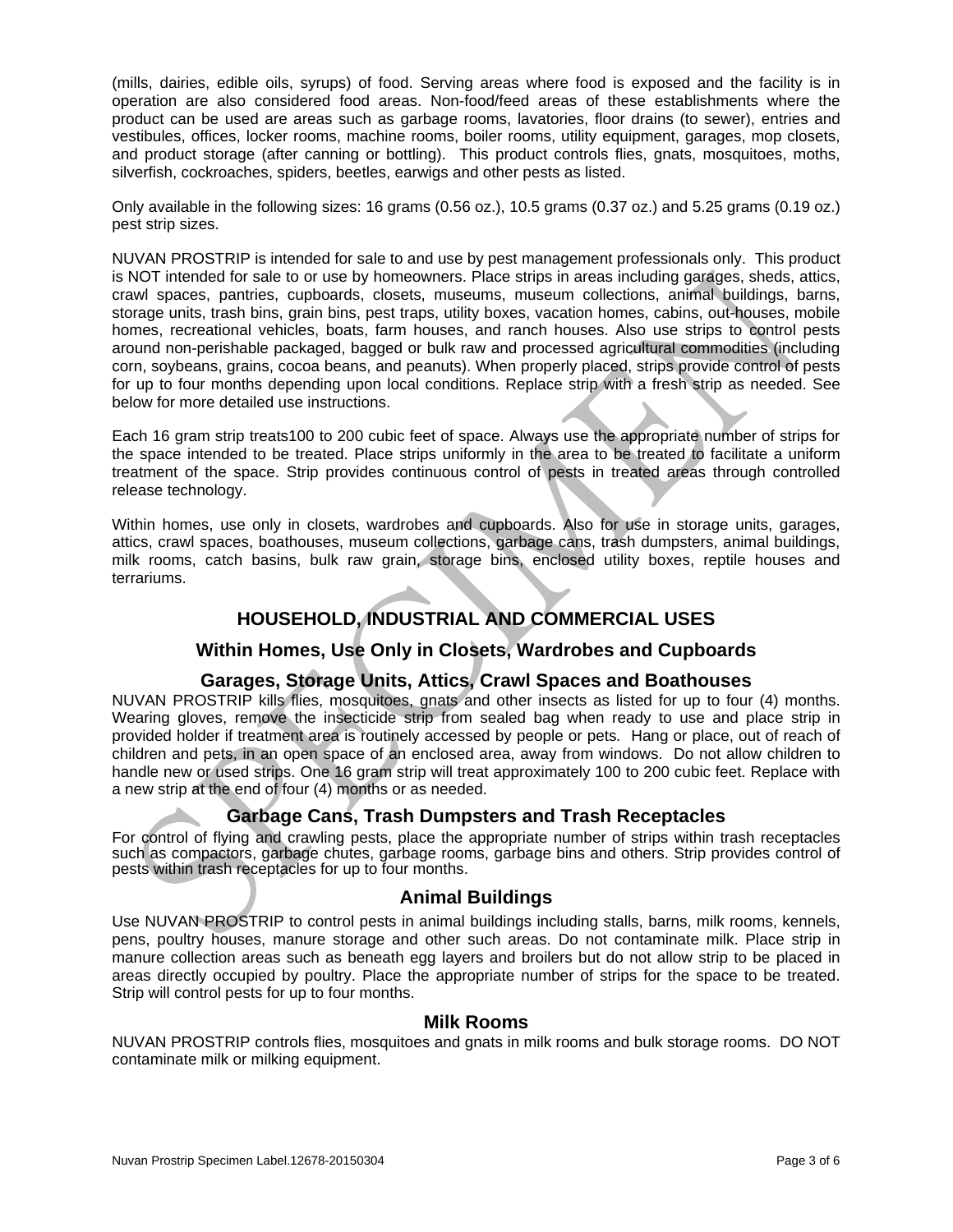## **Agricultural Commodities**

Use NUVAN PROSTRIP to control pests of non-perishable agricultural commodities, grains, bulk foodstuffs, packaged foods and other similar items. Do not contaminate foods. Place the appropriate number of strips for the headspace (volume) to be treated. Strip will control pests for up to four months.

#### **Catch Basins**

Use NUVAN PROSTRIP to control mosquitoes and other pests in Catch Basins where water accumulates and mosquitoes may breed. Place the appropriate number of Strips for the space to be treated. Place strip by suspending about ten inches above the water surface to control mosquitoes. Strip may control mosquitoes for up to four months.

#### **Enclosed Utility Boxes and Utility Chases**

Use NUVAN PROSTRIP to control ants (including fire ants), spiders, wasps, hornets and other pests within electric junction boxes, plumbing control boxes, pump houses and other such utility boxes as needed. Place the proper number of strips for the space to be treated. Strip will control pests for up to four months.

## **Reptile Houses and Terrariums Occupied by People for Less than 4 Hours Per**

**Day** 

Use NUVAN PROSTRIP to control mites on reptiles and other pests in reptile enclosures, displays, reptile houses and terrariums. Place strip such that the reptile and desired animals within the enclosure or terrarium will not come in direct contact with the strip. Do not over treat. Strip is NOT intended for treatment of aviaries or birdcages. Place the appropriate number of strips in a suitable place to provide control. Strip must be removed after the 48 hour treatment interval.

#### **Museum Collections Occupied by People for Less than 4 Hours Per Day**

Use NUVAN PROSTRIP to protect museum collections and other similar materials from damaging pests when this is a concern. Place strip in close proximity or within collection boxes using care to avoid contact with collectible and valuable items.

## **For Control of Bedbugs and Bedbug Eggs**

NUVAN PROSTRIP may be used to control crawling bedbug nymphs and adults exposed to product vapors for 48 hours. In difficult to treat areas, a minimum treatment time of 72 hours will provide better results. Strip may be used to control bedbugs that have entered various items in an infested structure including, but not limited to: electronics, appliances, footwear, art work, collectibles, plush toys, clocks, radios, wall hangings, telephones, computers, printers, mattresses, box springs, books, lamps, furniture and other such items. Place infested items in a suitable plastic bag, poly sheeting that is completely sealed by adhesive tape on all sides, container or room that is closed to contain the strip treatment. Plastic bags or poly sheeting should be at least 2 mils thick. Any mattress or box springs to be treated must be fully enclosed with a single strip within a large plastic bag or within poly sheeting with all edges taped closed. Do not sleep or lay on mattress while in treatment bag. The closed volume for treatment should not exceed the volume to be treated for the size of the strip used. Take care to avoid direct contact of the strip with the surface of items being treated. Seal items in the containment for a minimum of 48 hours to kill bedbug nymphs and adults. To kill any bedbug eggs, if suspected to be present, seal items in the treated space for seven days. Seal plastic bags and poly sheeting with as much air space around the treated article as is practical as this will enhance the exposure to the product vapors. Proper seal can be attained by any appropriate manner such as the use of tape, twist ties or other means. Professionals should test for adequate seal by testing for the escape of air from the sealed bag. Identify sealed treatment by a label indicating a pesticide treatment is in process that should not be disturbed by unauthorized persons. The label should include the date, pest professional person or company responsible and contact telephone number. When treatment is completed, remove treated items from the treatment in a well ventilated area and air out for a period of not less than two hours. Discard plastic treatment bag or treatment poly sheeting and used pest strip in trash. Do not allow children to handle plastic treatment bags or treatment poly sheeting or new or used insecticide strips.

#### **How much space will one strip treat?**

| ۔trip<br>Size | reats                       | Equivalent to Area Measuring<br>Approx.                                  |
|---------------|-----------------------------|--------------------------------------------------------------------------|
| grams<br>'b   | 200<br>.cu. ft.<br>100 to . | 192<br>CU.<br>יגצ<br>$\cdot$<br>$\overline{\mathbf{v}}$<br>-<br>-<br>៲៶. |

Always use the appropriate size and number of strips for the space being treated. If more than one is required, distribute them within the space equally.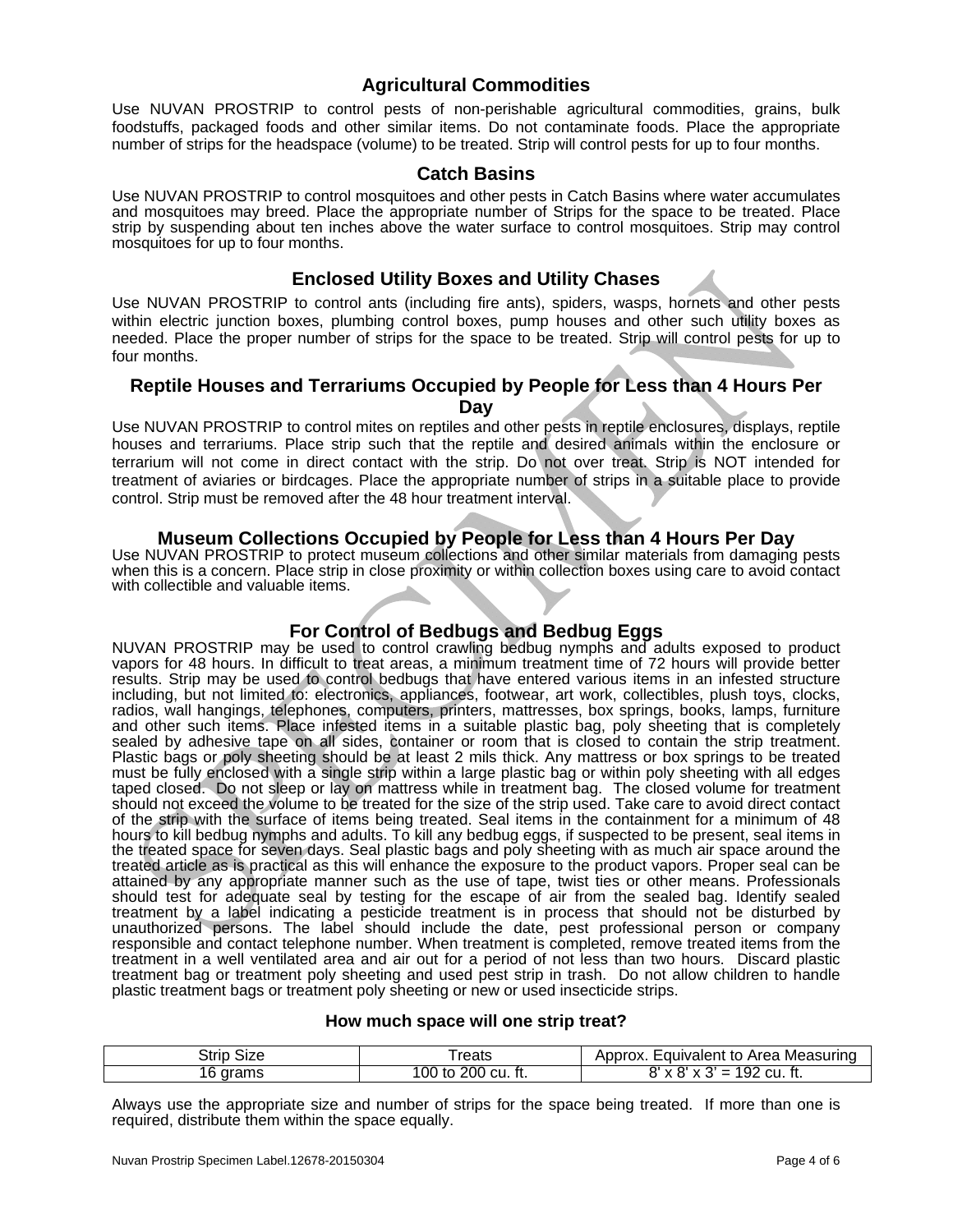## **HOUSEHOLD USES**

## **Within Homes, Use Only in Closets, Wardrobes and Cupboards**

NUVAN PROSTRIP gives continuous protection against moths, silverfish, cockroaches and other insects as listed in closets, wardrobes and cupboards for up to four (*4*) months and leaves no smell *(odor).* Wearing gloves, remove the insecticide strip from sealed bag when ready to use and place strip in provided holder if treatment area is routinely accessed by people or pets. Hang or stand on wardrobe or closet rail, ensuring that strip does not contact clothes or fabrics and that air can circulate around the strip. Use one 16 g strip to treat 100 to 200 cu. ft. for up to four (4) months. If more than one is required, distribute them within the space equally. Keep the space closed. Record the date of installation so that the old strip may be replaced with a new, fresh, full-strength strip at the end of the four *(4)* month period or when effectiveness diminishes.

Do not use more than the number of strips recommended for the space to be treated. Do not use in closets and wardrobes of rooms where infants, children and the sick or aged are or will be present for any extended period of confinement. Do not use where unwrapped food is stored or allow the strip to come into contact with food or cooking utensils. Do not allow children or pets to play or sleep in these areas when treatment is in progress. Do not allow children to handle new or used strips.

## **Attics, Garages and Enclosed Crawl Spaces**

#### **DO NOT USE IN AREAS WHERE PEOPLE WILL BE PRESENT FOR AN EXTENDED PERIOD OF TIME.**

NUVAN PROSTRIP kills flies and other insects as listed for up to four (*4*) months. Wearing gloves, remove the insecticide strip from sealed bag when ready to use and place strip in provided holder if treatment area is routinely accessed by people or pets. Do not allow children to handle new or used strips. Hang or stand, out of reach of children and pets, in an open space of an enclosed area, away from windows. Calculate cubic feet of air space to determine the number of strips required for treatment. Hang strips so as not to impede air circulation. When multiple strips are required, distribute them uniformly within the treated space. Record the date of installation so that the old strip may be replaced with a new, fresh, full-strength strip at the end of the four (*4*) month period or when effectiveness diminishes.

## **STORAGE AND DISPOSAL**

**Storage:** Do not contaminate water, food or feed by storage or disposal. Do not open or remove from package before ready to install. Store in a cool, dry place.

#### **Foil Pouch**

Do not open or remove from package before ready to use. **Disposal: If empty:** Place in trash or offer for recycling if available. **If partly filled:** Call your solid waste agency or 1-800-CLEANUP for disposal instructions. Never place unused product down any indoor or outdoor drain.

#### **Outer Container**

Nonrefillable container. Do not reuse or refill this container. Offer for recycling if available or dispose of the empty container in trash.

## **LIMITED WARRANTY AND DISCLAIMER**

The manufacturer warrants (a) that this product conforms to the chemical description on the label; (b) that this product is reasonably fit for the purposes set forth in the directions for use, subject to the inherent risks referred to herein, when it is used in accordance with such directions; and (c) that the directions, warnings, and other statements on this label are based upon responsible experts' evaluations of reasonable tests of effectiveness, of toxicity to laboratory animals and to plants and residues on food crops, and upon reports of field experience. Tests have not been made on all varieties of food crops and plants, or in all states or under all conditions.

**THERE ARE NO EXPRESS WARRANTIES OTHER THAN THOSE SET FORTH HEREIN. TO THE EXTENT CONSISTENT WITH APPLICABLE LAW THE MANUFACTURER NEITHER MAKES NOR INTENDS, NOR DOES IT AUTHORIZE ANY AGENT OR REPRESENTATIVE, TO MAKE ANY OTHER WARRANTIES, EXPRESS OR IMPLIED, AND IT EXPRESSLY EXCLUDES AND DISCLAIMS ALL IMPLIED WARRANTIES OF MERCHANTABILITY OF FITNESS FOR A PARTICULAR PURPOSE, OR ANY WARRANTY OF QUALITY OR PERFORMANCE. THIS WARRANTY DOES NOT EXTEND TO, AND THE BUYER SHALL BE SOLELY RESPONSIBLE FOR, ANY AND ALL LOSS OR DAMAGE**